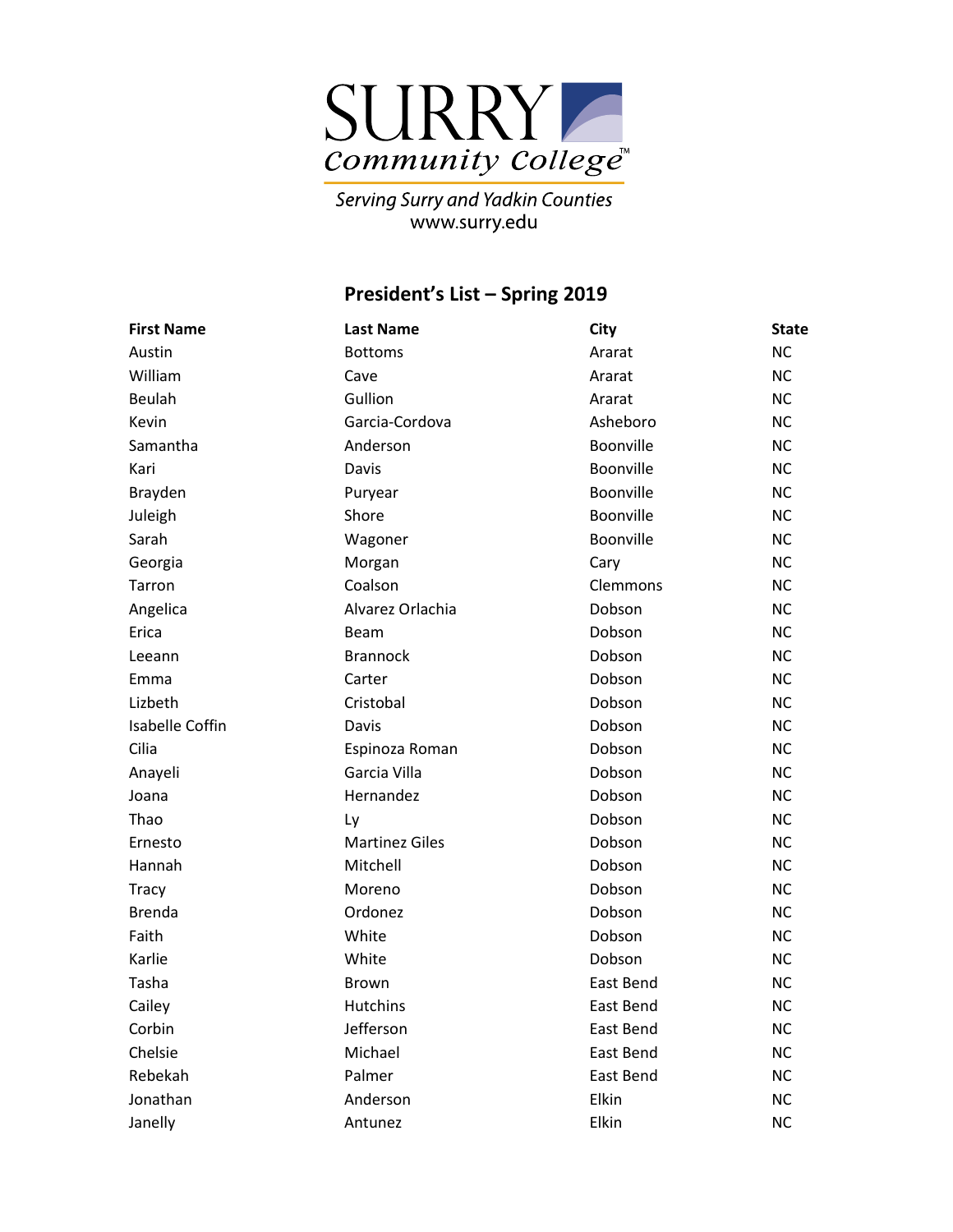| <b>First Name</b> | <b>Last Name</b> | City                  | <b>State</b> |
|-------------------|------------------|-----------------------|--------------|
| Elijah            | <b>Brown</b>     | Elkin                 | <b>NC</b>    |
| Madeline          | Carter           | Elkin                 | <b>NC</b>    |
| Matthew           | Dehaan           | Elkin                 | <b>NC</b>    |
| Josephine         | Dumas            | Elkin                 | <b>NC</b>    |
| Claire            | Grider           | Elkin                 | <b>NC</b>    |
| Savannah          | Holbrook         | Elkin                 | <b>NC</b>    |
| Ryan              | Martin           | Elkin                 | <b>NC</b>    |
| Kayla             | Petraska         | Elkin                 | <b>NC</b>    |
| Dylan             | Gansrow          | <b>Granite Falls</b>  | <b>NC</b>    |
| Meagan            | Cheek            | Hamptonville          | <b>NC</b>    |
| William           | Collins          | Hamptonville          | <b>NC</b>    |
| Tara              | Cooper           | Hamptonville          | <b>NC</b>    |
| Lindsey           | Haynes           | Hamptonville          | <b>NC</b>    |
| Sheryl            | Morris           | Hamptonville          | <b>NC</b>    |
| Andrea            | <b>Mullis</b>    | Hamptonville          | <b>NC</b>    |
| William           | Nance            | Hamptonville          | <b>NC</b>    |
| Courtney          | Stone            | Hamptonville          | <b>NC</b>    |
| Chelsey           | Shumate          | Hays                  | <b>NC</b>    |
| <b>Brianna</b>    | <b>Bradburn</b>  | Hiddenite             | <b>NC</b>    |
| Dylana            | Harrington       | Hobgood               | <b>NC</b>    |
| Zachary           | Biesemeyer       | Kernersville          | <b>NC</b>    |
| Miranda           | Allivato         | King                  | <b>NC</b>    |
| Hollie            | <b>Bowers</b>    | King                  | <b>NC</b>    |
| Mya               | <b>Butner</b>    | King                  | <b>NC</b>    |
| Kathleen          | Gray             | King                  | <b>NC</b>    |
| Katherine         | Hunter           | King                  | <b>NC</b>    |
| Hannah            | Kilby            | King                  | <b>NC</b>    |
| Logan             | Persinger        | King                  | <b>NC</b>    |
| Anna              | Wyatt            | <b>Laurel Springs</b> | <b>NC</b>    |
| Jacob             | Pack             | Lawsonville           | <b>NC</b>    |
| Erin              | Leonard          | Lexington             | <b>NC</b>    |
| <b>Dallas</b>     | Davis            | Lowgap                | <b>NC</b>    |
| <b>Nicholas</b>   | Gribbon          | Lowgap                | NC           |
| Tucker            | Poindexter       | Lowgap                | <b>NC</b>    |
| Jared             | Stanley          | Lowgap                | <b>NC</b>    |
| Allie             | Wright           | Lowgap                | NC           |
| Tanner            | Midkiff          | Madison               | NC           |
| Emily             | Allen            | <b>Mount Airy</b>     | <b>NC</b>    |
| Keyanna           | <b>Barnes</b>    | <b>Mount Airy</b>     | <b>NC</b>    |
| Abby              | Bedsaul          | <b>Mount Airy</b>     | <b>NC</b>    |
| John              | <b>Billos</b>    | Mount Airy            | NC           |
| Neal              | <b>Borad</b>     | <b>Mount Airy</b>     | <b>NC</b>    |
| <b>Breana</b>     | Bowman           | Mount Airy            | <b>NC</b>    |
| Cayla             | Boyer            | <b>Mount Airy</b>     | NC           |
| Gilleyn           | <b>Bunting</b>   | <b>Mount Airy</b>     | <b>NC</b>    |
|                   |                  |                       |              |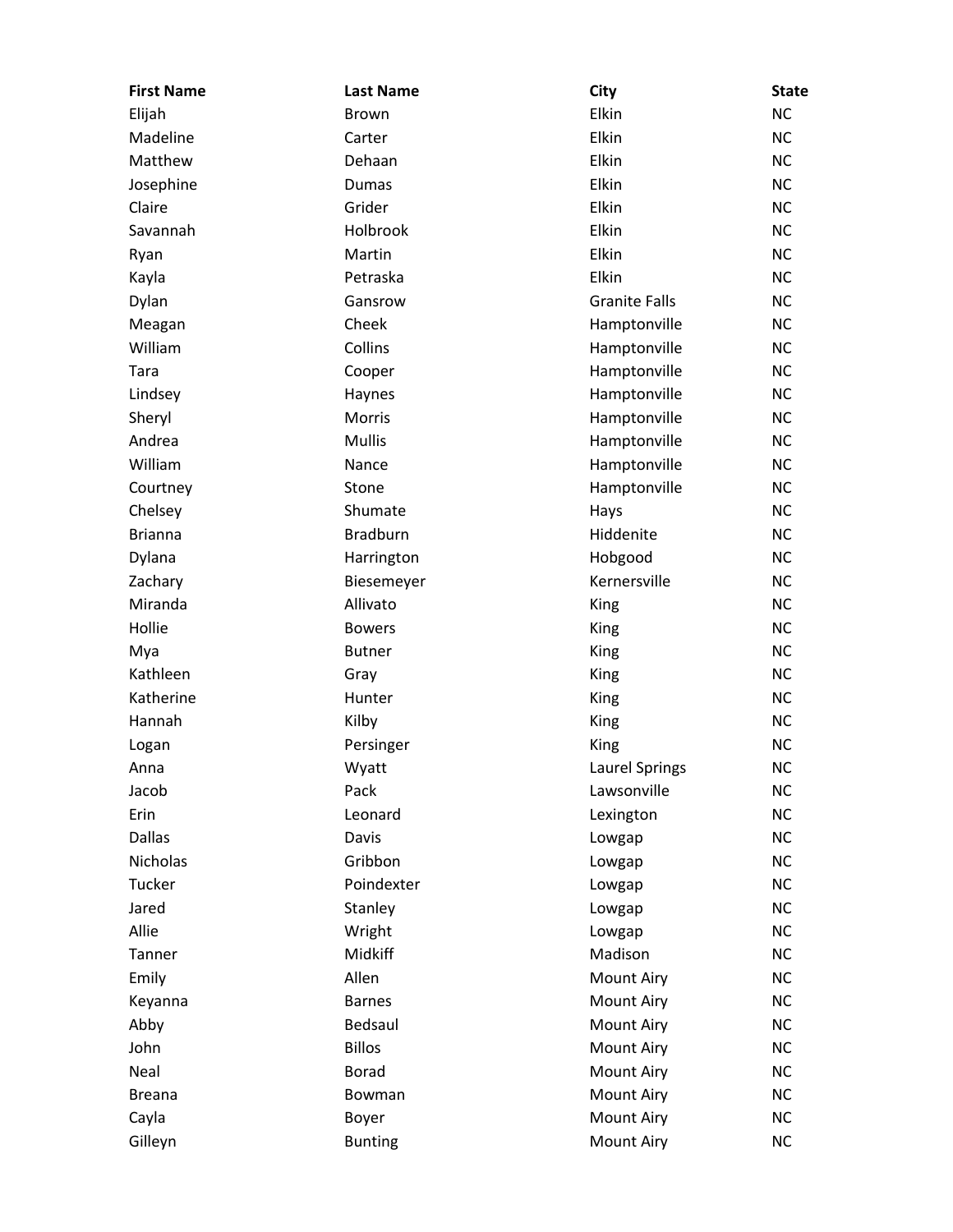| <b>First Name</b> | <b>Last Name</b>  | City                 | <b>State</b> |
|-------------------|-------------------|----------------------|--------------|
| Jaylynn           | Cabrera Hernandez | <b>Mount Airy</b>    | <b>NC</b>    |
| Zachary           | Chandler          | <b>Mount Airy</b>    | <b>NC</b>    |
| Caleb             | Cockerham         | Mount Airy           | <b>NC</b>    |
| Alyssa            | Cox               | <b>Mount Airy</b>    | <b>NC</b>    |
| <b>Bailey</b>     | Culler            | <b>Mount Airy</b>    | <b>NC</b>    |
| Ethan             | Danley            | Mount Airy           | <b>NC</b>    |
| Justin            | Dorsette          | <b>Mount Airy</b>    | <b>NC</b>    |
| Sydney            | Edwards           | <b>Mount Airy</b>    | <b>NC</b>    |
| Andrew            | Hernandez         | <b>Mount Airy</b>    | <b>NC</b>    |
| Leslie            | Hernandez         | Mount Airy           | <b>NC</b>    |
| Diego             | Hernandez Guillen | <b>Mount Airy</b>    | <b>NC</b>    |
| Emily             | Hutchens          | <b>Mount Airy</b>    | <b>NC</b>    |
| Kenneth           | Karpenko          | <b>Mount Airy</b>    | <b>NC</b>    |
| Yannelia          | Lopez             | Mount Airy           | <b>NC</b>    |
| Reina             | Martinez          | <b>Mount Airy</b>    | <b>NC</b>    |
| Derick            | Mauck             | <b>Mount Airy</b>    | <b>NC</b>    |
| Carrie            | Mauldin           | <b>Mount Airy</b>    | <b>NC</b>    |
| <b>Bailey</b>     | Moser             | <b>Mount Airy</b>    | <b>NC</b>    |
| <b>Dallas</b>     | Moser             | <b>Mount Airy</b>    | <b>NC</b>    |
| <b>Brenna</b>     | Newman            | <b>Mount Airy</b>    | <b>NC</b>    |
| Miguel            | Paredes           | <b>Mount Airy</b>    | <b>NC</b>    |
| Owen              | Perkins           | <b>Mount Airy</b>    | <b>NC</b>    |
| Robyn             | Roundy            | Mount Airy           | <b>NC</b>    |
| <b>Brandan</b>    | Shur              | <b>Mount Airy</b>    | <b>NC</b>    |
| Jenna             | Simpson           | <b>Mount Airy</b>    | <b>NC</b>    |
| Khloe             | Smith             | <b>Mount Airy</b>    | <b>NC</b>    |
| Julia             | Spencer           | <b>Mount Airy</b>    | <b>NC</b>    |
| Haley             | Sumner            | <b>Mount Airy</b>    | <b>NC</b>    |
| <b>Briana</b>     | Teter             | <b>Mount Airy</b>    | <b>NC</b>    |
| Giselle           | Vega              | <b>Mount Airy</b>    | <b>NC</b>    |
| Amber             | Webster           | <b>Mount Airy</b>    | <b>NC</b>    |
| Stephanie         | Hakspiel          | Pfafftown            | <b>NC</b>    |
| Nolan             | Gilliam           | Pilot Mountain       | <b>NC</b>    |
| Zachary           | Goins             | Pilot Mountain       | <b>NC</b>    |
| Porter            | Heath             | Pilot Mountain       | <b>NC</b>    |
| Ashlyn            | Jones             | Pilot Mountain       | <b>NC</b>    |
| Gisselle          | Sanchez           | Pilot Mountain       | <b>NC</b>    |
| Haley             | <b>Bryant</b>     | Pinnacle             | <b>NC</b>    |
| Hannah            | Porter            | Pinnacle             | <b>NC</b>    |
| Lucas             | Shelton           | Pinnacle             | <b>NC</b>    |
| Kristen           | Sisk              | Pinnacle             | <b>NC</b>    |
| Mickey            | Tuttle            | Pinnacle             | <b>NC</b>    |
| Hayley            | Whitaker          | Pinnacle             | <b>NC</b>    |
| Joshua            | Blackburn         | <b>Roaring River</b> | <b>NC</b>    |
| Dylan             | Potts             | <b>Roaring River</b> | <b>NC</b>    |